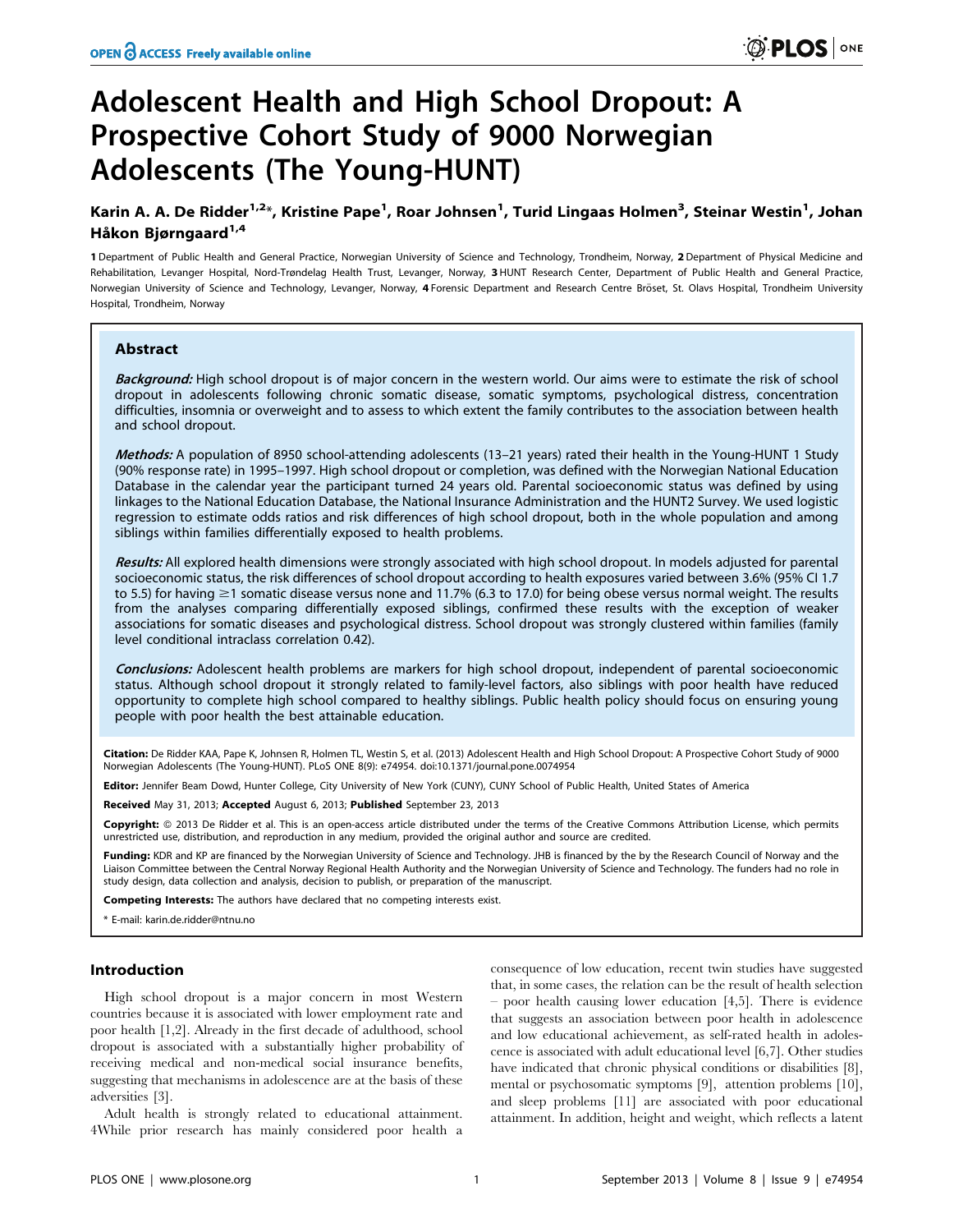health potential, results in differences in educational attainment [12].

However, confounding from familial genetic, environmental and socioeconomic factors could also influence these associations [13], yet it is still unclear to what extent family factors can be attributed to the association between health and school dropout.

We studied the associations between several dimensions of selfreported health in adolescence and high school dropout, adjusting for parental socioeconomic background and family living situation. Additionally, by comparing siblings, we tested if the associations remained after accounting for all shared, stable unobserved family characteristics.

## Methods

#### Participants

The Young-Hunt study is the adolescent part of the HUNT study (The Nord-Trøndelag Health Study, http://www.ntnu.no/ hunt) in the county Nord-Trøndelag, Norway [14]. All schoolattending students in the middle and secondary school were invited to fill in a comprehensive questionnaire during a class hour, and 8949 completed the questionnaire (90% response rate). This population based survey was carried out between autumn 1995 and spring 1997. Participants were linked to their biological parents through the National Identity Number. Adolescents and their parents were linked to the Norwegian National Education Database (http://www.ssb.no/mikrodata). Parental information was also obtained by linkage to the National Insurance Administration (income) and the HUNT2 study (occupational class). Siblings (having the same biological mother) were identified through the National Register Code in the family register. We excluded 76 individuals because of missing educational data (8), age-school mismatch (4), born after 1983 (4), died during follow-up (30) and disability pension within the period (16–21 years) when they were eligible for high school education (30).

The Regional Committee for Medical Research Ethics approved the present study (reference 2010/1527-5, in accordance with the Helsinki declaration). Each participant and the parents/ legal guardians of the participants younger than 16 years old gave their written consent to participate in the Young-Hunt Study.

## School dropout

In Norway, basic education is compulsory up to the start of senior high school (upper secondary education) at age 16. Every 15- to 16-year-old has a statutory right to 3 years of senior high school which consists of both general and vocational tracks. In the follow-up period (1998-2008), we registered the outcome high school for all participants as either completion or dropout in the calendar year the participant turned 24 years old. We accomplished this using the linkage to the Norwegian National Education Database.

#### Health measures

We identified several health dimensions based on the selfreported health information provided by the study participants. We defined somatic disease as having asthma, diabetes, migraine, or epilepsy diagnosed by a doctor or having any other illness that lasted longer than 3 months. Subjective health problems are common in adolescence, tend to occur in a cluster and symptom load scores have been considered as measuring a latent trait of psychosomatic complaints [15]. Somatic symptom scores were based on the sum of self-reported presence of eight symptoms (headache, neck or shoulder pain, joint or muscle pain, stomach pain, nausea, constipation, diarrhea, heart palpitations; each one dichotomized into ''never/seldom'' and ''sometimes/often'') during the last 12 months (Cronbachs alpha 0.73). This symptom score was dichotomized into the two lowest tertiles (none or one symptom) versus the highest tertile (two or more symptoms). Psychological distress was measured with the SCL-5 scale score  $-$  a validated 4-integer 5 item short version of the original SCL-90 (Hopkins Symptom Checklist) [16]. The variable was dichotomized with a cut-off point at 2.0 [17]. Insomnia was defined by having difficulties falling asleep in the last month and dichotomized into ''never/sometimes'' versus ''often/almost every night''. Concentration difficulties were defined as having difficulties concentrating during class and dichotomized into ''never/sometimes'' versus ''often/very often''. We measured self-rated health using the question ''How is your health at the moment?'' and dichotomized the four response alternatives into ''good/very good'' versus ''poor/not so good''.

Trained nurses measured height and weight following a standard protocol using standardized meter bands and weight scales. Body mass index (BMI) was defined by cut-offs for the appropriate age groups as proposed by the International Obesity Task Force (IOFT) described by Cole et al. [18] Overweight corresponded with the adult BMI from 25 to 30 and obesity a BMI of 30 and more.

#### Parental socio-economic position

Parental education level was registered at the time the participant was 16 years old and divided into three categories: compulsory (primary and lower secondary education), intermediate (upper secondary and post-secondary non-tertiary education) and tertiary (under-graduate, graduate and post-graduate education). Parental income was assessed by the mean annual income (Norwegian currency) in a two year period (1994 and 1995). The total income (including income from benefits) was used and defined by quintiles. Parental occupational class was defined by Erikson Goldthorpe Portocarero (EGP) social class scheme in HUNT2 [19]. The family living situation was defined by living in a ''traditional family'' (with both the biological mother and father) or not.

#### Statistical analysis

Primary analysis investigated the association for each health variable with high school dropout. Sex- and age-adjusted logistic regression analyses were conducted on complete datasets for each model defined by the health variable, with the total N varying for each model. The percentage of missing data varied from 2.0% to 7.5%. To adjust for possible socioeconomic confounders, maternal education level and family living situation were added to the model. Maternal education level was chosen because this measure of parental socioeconomic status (SES) had little missing data (0.5%) compared with the other measures, and 87% of the adolescents were living with their mother. We performed additional analyses using various socioeconomic variables (maternal, paternal and highest parental education, income and occupation separately and combined). We carried out tests for statistical interaction between our health variables and sex and between health variables and parental socioeconomic status. We also performed sensitivity analysis by use of complete case-only (n = 7730), which restricted the analysis to participants with complete data for all exposures, outcomes and confounder variables.

Secondary analysis estimated multivariable sibling fixed-effect (conditional logit) models in order to account for unobserved heterogeneity at the family level (number of siblings = 698). Sibling fixed-effect logistic regression models or logistic regression models conditional on sharing the same biological mother are equivalent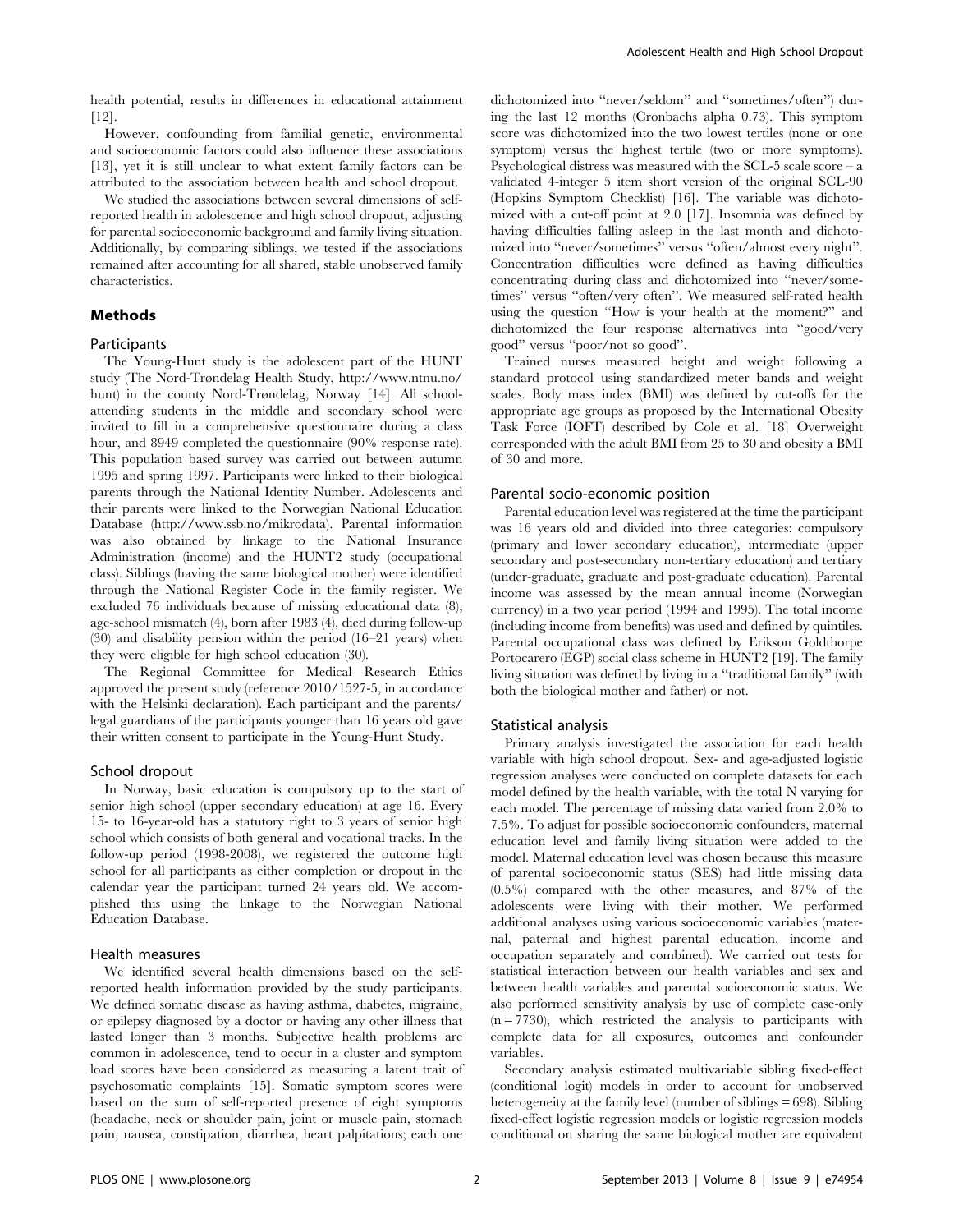[20]. The model attends to the family of origin and focuses on the siblings discordant on high school graduation status. It compares health among siblings within the same families, thereby controlling for all family background characteristics (observed and unobserved) that the siblings share. These sibling fixed-effect models were adjusted for sex, age and family living situation.

Finally, we investigated to what degree high school dropout was determined by the family of origin with sex- and age-adjusted multilevel logistic regression for complete cases  $(n = 7730)$ . Thereafter, we included the individual characteristics (health variables) and the family variables (maternal education level and family living situation) to investigate the extent to which family level differences were explained by these individual and contextual characteristics. We estimated a conditional intraclass correlation coefficient (ICC) with linear threshold method and the median odds ratio (MOR) [21]. The ICC expresses the propensity to dropout of school that can be attributed to the family. The MOR quantifies the variation between clusters (families) by comparing two persons with the same covariates when randomly chosen from two different families. The MOR is defined as the median odds ratio between the person of higher propensity and the person of lower propensity. If the MOR is one, there is no variation between families.

Point estimates obtained from logistic regression analyses are presented as odds ratios (OR) and risk differences (RD) with 95%

Table 1. Characteristics of the total cohort, all the siblings within the cohort and the siblings with different outcome (school completion/dropout) within the sibling cohort.

|                                  | <b>Total cohort</b> | <b>All siblings</b> | Siblings with different outcome |
|----------------------------------|---------------------|---------------------|---------------------------------|
| High school dropout              | 1488 (17)           | 516 (16)            | 346 (50)                        |
| Mean (SD) Age (years)            | 16.0 (1.94)         | 16.1(2.0)           | 16.1(2.1)                       |
| Male                             | 4463 (50)           | 1628 (50)           | 330 (53)                        |
| <b>Individual health factors</b> |                     |                     |                                 |
| Somatic disease                  |                     |                     |                                 |
| 1 or more                        | 1813 (20)           | 676 (21)            | 160 (22)                        |
| Missing                          | (0)                 | (0)                 | (0)                             |
| Somatic symptoms                 |                     |                     |                                 |
| 2 or more                        | 3094 (35)           | 1118 (35)           | 272 (39)                        |
| Missing                          | (4)                 | (3)                 | (5)                             |
| Psychological distress           |                     |                     |                                 |
| High                             | 879 (10)            | 324 (10)            | 88 (13)                         |
| Missing                          | (2)                 | (2)                 | (4)                             |
| Insomnia                         |                     |                     |                                 |
| Often/every night                | 887 (10)            | 316 (10)            | 81 (12)                         |
| Missing                          | (1)                 | (1)                 | (2)                             |
| Concentration difficulties       |                     |                     |                                 |
| Often/very often                 | 2101 (24)           | 771 (24)            | 215 (31)                        |
| Missing                          | (2)                 | (2)                 | (4)                             |
| Self-rated health                |                     |                     |                                 |
| Not so good/bad                  | 951 (11)            | 332 (10)            | 97 (14)                         |
| Missing                          | (2)                 | (2)                 | (3)                             |
| <b>BMI</b>                       |                     |                     |                                 |
| Overweight                       | 1184 (13)           | 412 (13)            | 92 (13)                         |
| Obese                            | 251(3)              | 84 (3)              | 22(3)                           |
| Missing                          | (6)                 | (6)                 | (7)                             |
| <b>Family factors</b>            |                     |                     |                                 |
| Maternal education level         |                     |                     |                                 |
| Primary                          | 2405 (27)           | 835 (25.5)          | 275 (39)                        |
| Intermediate                     | 4404 (49.5)         | 1558 (48)           | 319 (46)                        |
| Tertiary                         | 2023 (23)           | 848 (26)            | 98 (14)                         |
| Missing                          | (0.5)               | (0.5)               | (1)                             |
| Family living situation          |                     |                     |                                 |
| <b>Traditional family</b>        | 6418 (74)           | 2483 (76)           | 446 (64)                        |
| Missing                          | (2)                 | (2)                 | (2)                             |
| <b>Observations</b>              | 8873                | 3256                | 698                             |

Figures are numbers (percentages), unless stated otherwise.

doi:10.1371/journal.pone.0074954.t001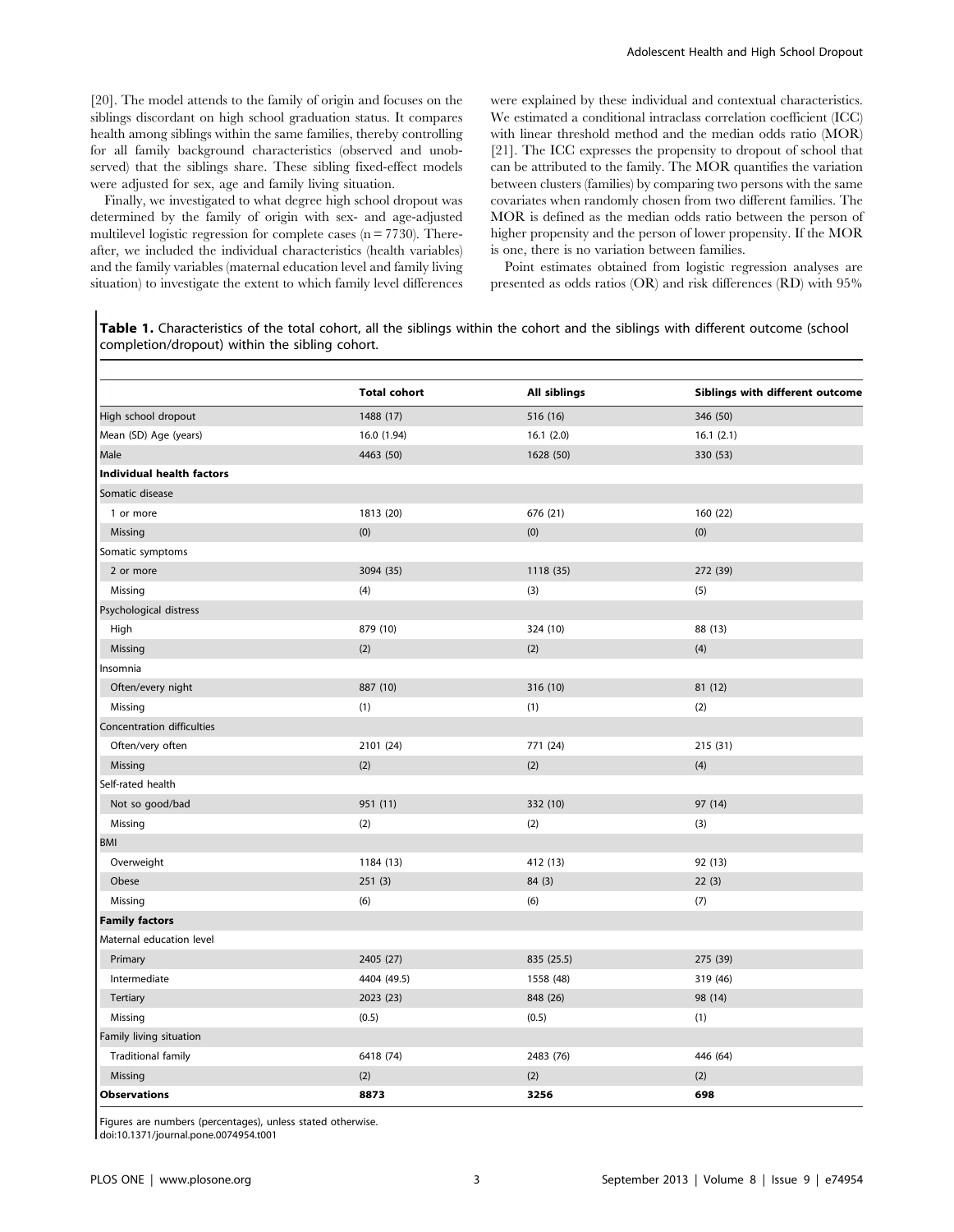Table 2. Odds ratio for high school dropout according to indicators of adolescent health in the whole population (crude and adjusted models) and within the families (sibling fixed-effect models).

|                               | Crude <sup>a</sup> |                     | <b>Adjusted</b> <sup>b</sup> | Within family effect <sup>c</sup> |                     |
|-------------------------------|--------------------|---------------------|------------------------------|-----------------------------------|---------------------|
|                               | N dropout          | Odds ratio (CI)     | Odds ratio (CI)              | N dropout                         | Odds ratio (CI)     |
| Somatic disease               |                    |                     |                              |                                   |                     |
| None                          | 1070               | 1.00                | 1.00                         | 244                               | 1.00                |
| 1 or more                     | 358                | 1.39 (1.22 to 1.59) | 1.32 (1.15 to 1.51)          | 78                                | 1.06 (0.70 to 1.60) |
| <b>Somatic symptoms</b>       |                    |                     |                              |                                   |                     |
| None or 1                     | 803                | 1.00                | 1.00                         | 169                               | 1.00                |
| 2 or more                     | 566                | 1.51 (1.34 to 1.71) | 1.42 (1.25 to 1.62)          | 125                               | 1.29 (0.87 to 1.90) |
| <b>Psychological distress</b> |                    |                     |                              |                                   |                     |
| Low                           | 1202               | 1.00                | 1.00                         | 298                               | 1.00                |
| High                          | 180                | 1.69 (1.41 to 2.03) | 1.56 (1.30 to 1.88)          | 37                                | 1.07 (0.64 to 1.78) |
| Insomnia                      |                    |                     |                              |                                   |                     |
| Never/seldom                  | 1201               | 1.00                | 1.00                         | 272                               | 1.00                |
| Often/every night             | 193                | 1.67 (1.40 to 1.99) | 1.66 (1.39 to 1.99)          | 39                                | 1.27 (0.75 to 2.15) |
| Concentration difficulties    |                    |                     |                              |                                   |                     |
| Never/seldom                  | 881                | 1.00                | 1.00                         | 197                               | 1.00                |
| Often/very often              | 497                | 2.13 (1.88 to 2.43) | 1.98 (1.74 to 2.26)          | 108                               | 1.69 (1.12 to 2.53) |
| <b>Self-rated health</b>      |                    |                     |                              |                                   |                     |
| Very good/good                | 1163               | 1.00                | 1.00                         | 261                               | 1.00                |
| Not so good/bad               | 245                | 2.07 (1.77 to 2.43) | 1.81 (1.53 to 2.13)          | 48                                | 1.44 (0.87 to 2.39) |
| і вмі                         |                    |                     |                              |                                   |                     |
| Normal weight                 | 975                | 1.00                | 1.00                         | 133                               | 1.00                |
| Overweight                    | 231                | 1.47 (1.25 to 1.73) | 1.34 (1.14 to 1.58)          | 39                                | 0.93 (0.55 to 1.56) |
| Obese                         | 71                 | 2.39 (1.80 to 3.18) | 2.20 (1.64 to 2.95)          | 14                                | 4.18 (1.11 to 15.7) |

Values in parentheses are 95% confidence intervals (CI).

<sup>a</sup>Crude models adjusted for sex and age.

<sup>b</sup>Adjusted for sex, age, maternal education level and family living situation.

c Sibling fixed-effect models are adjusted for sex, age and family living situation

Total N varies for each health variable in the total population from 8205 to 8696, and in the sibling fixed-effect models from 581 to 649.

doi:10.1371/journal.pone.0074954.t002

confidence intervals (CI). A risk difference describes how 1 unit change in an independent variable (eg, somatic disease or not) alters the absolute risk of a current outcome (eg, high school dropout). Risk differences were estimated from the logistic regression models with the covariates at their mean. Data were analyzed with STATA 12.1 (StataCorp LP).

## Results

## Description of participants

The characteristics of the whole population and the siblings are presented in table 1. The mean follow-up time was 8.0 years (range 3 to 12 years). The baseline mean age of the participants was 16 years (range 13 to 21 years). At the age of 24, 1488 (17%) had not completed high school, more boys (20%) than girls (14%). Compared with the whole sibling sample, the sample of siblings discordant on graduation status  $(n = 698)$  was characterized by more mothers with only primary education, fewer traditional families, more psychological distress, poorer self-reported health and more concentration problems.

#### Whole study population analyses

There were crude associations between all health variables and a subsequent risk of high school dropout (table 2). The associations were attenuated with adjustment for maternal education level and family living situation. Adjustment for other parental socioeconomic measures (educational level of both parents, parental income and parental occupational class) – separately and combined – did not alter the results (data not shown). Parental education level was the most important socioeconomic measure and was strongly associated with high school dropout. The absolute increase in the risk of high school dropout according to the different health measures varied between 3.6% (95% CI 1.7 to 5.5) for having 1 or more somatic disease and 11.7% (6.3 to 17.0) for being obese corresponding to the adjusted models in table 3. The risk differences for all variables for the whole population analyses in table 2 are shown in table 3. We performed additional analyses with insomnia, concentration problems and self-rated health as categorical measures (using all 4 categories) and with symptom load and psychological distress as continuous measures. We found indications of a dose-response relationship between all the health variables and the risk for high school dropout. Complete case analyses of only participants with complete data  $(n = 7730)$  showed the same associations between the health variables and school dropout. For all health variables, there was no evidence for effect measure modification by sex or maternal education.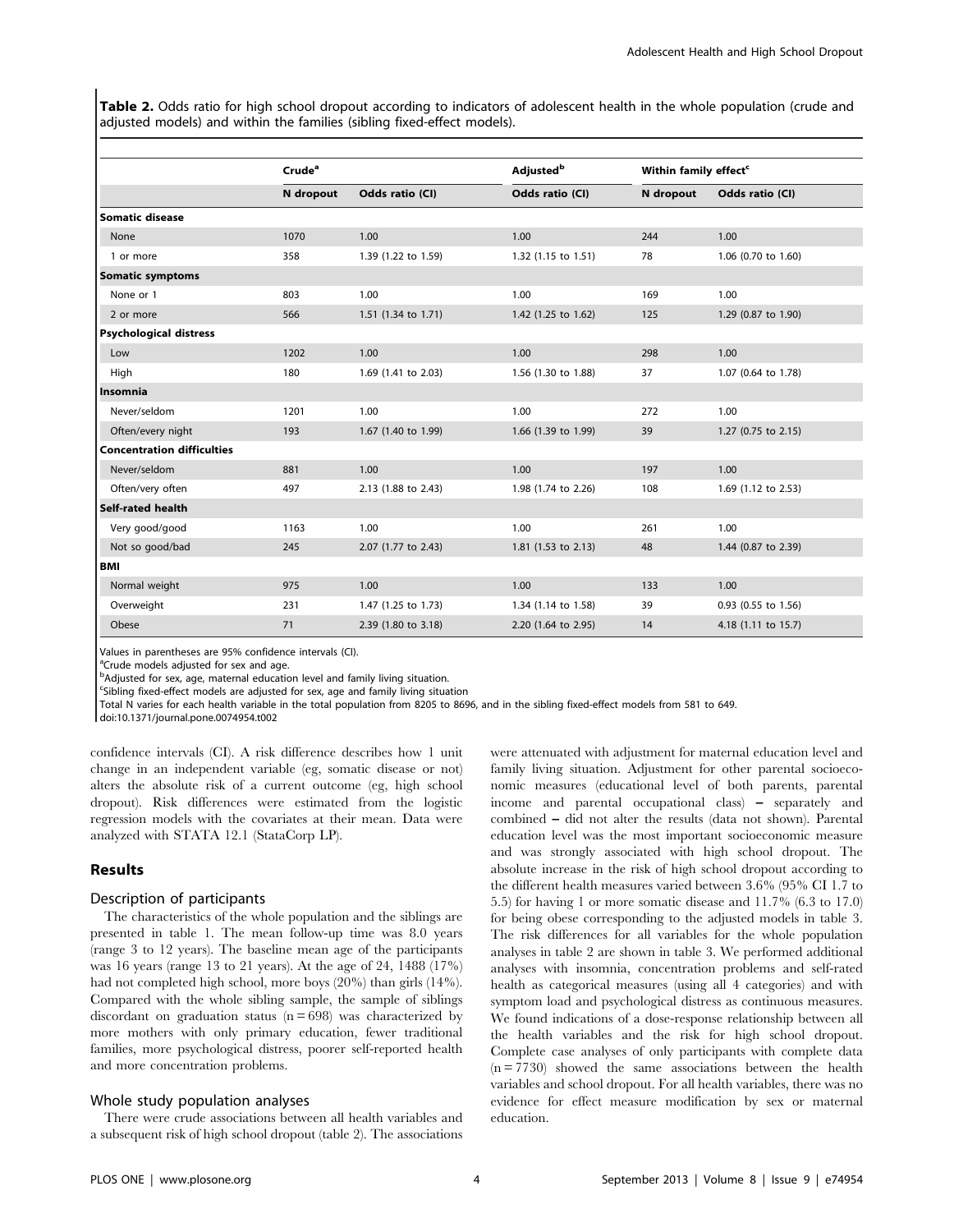Table 3. Risk difference (RD) of school dropout from logistic regression models<sup>a</sup>.

|                                             | Crude <sup>b</sup>          | <b>Adjusted<sup>c</sup></b><br><b>Risk difference (CI)</b> |  |
|---------------------------------------------|-----------------------------|------------------------------------------------------------|--|
|                                             | <b>Risk difference (CI)</b> |                                                            |  |
| 1 or more somatic disease                   | 4.8 (2.8 to 6.9)            | 3.6 (1.7 to 5.5)                                           |  |
| Versus none                                 | ref.                        | ref.                                                       |  |
| 2 or more somatic symptoms                  | 5.7 (4.0 to 7.5)            | 4.5 (2.8 to 6.2)                                           |  |
| Versus none or 1                            | ref.                        | ref.                                                       |  |
| High psychological distress                 | 8.0 (4.9 to 11.1)           | 6.2 (3.3 to 9.0)                                           |  |
| Versus low                                  | ref.                        | ref.                                                       |  |
| Often/every night insomnia                  | 7.8 (4.8 to 10.8)           | 7.2 (4.3 to 10.0)                                          |  |
| Versus Never/seldom                         | ref.                        | ref.                                                       |  |
| Often/very often concentration difficulties | 11.3 (9.2 to 13.4)          | 9.3 (7.4 to 11.3)                                          |  |
| Versus never/seldom                         | ref.                        | ref.                                                       |  |
| Not so good/bad self-rated health           | 11.7 (8.7 to 14.7)          | 8.5 (5.8 to 11.3)                                          |  |
| Versus very good/good                       | ref.                        | ref.                                                       |  |
| l BMI                                       |                             |                                                            |  |
| Normal weight                               | ref.                        | ref.                                                       |  |
| Overweight                                  | 5.4 (3.0 to 7.8)            | 3.7 (1.5 to 5.9)                                           |  |
| Obese                                       | 14.1 (8.4 to 19.7)          | 11.7 (6.3 to 17.0)                                         |  |

Figures are percentages with 95% confidence interval (CI).

<sup>a</sup>Estimated risk difference in the risk to drop out of high school relative to complete high school.

<sup>b</sup>Crude models with the covariates sex and age at mean.

<sup>c</sup>Adjusted models with the covariates sex, age, maternal education level and family living situation at mean

Total N varies for each health variable from 8205 to 8696.

doi:10.1371/journal.pone.0074954.t003

#### Within family analyses

The sibling fixed-effect analysis confirmed the results from the total population, except for somatic diseases and psychological distress; although the precision was reduced due to reduced statistical power in the within-family models (table 2).

#### Clustering by family analyses

High school drop-out was substantially clustered in families (table 4). About 42% of the adolescents' propensity to drop out of high school could be attributed to the family. Likewise, the median of the odds ratios (MOR) between the person with a high propensity and the person with a low propensity is estimated to be 4.3. When individual health variables and contextual factors

Table 4. Clustering of high school dropout on the family level for complete cases  $(n = 7730)$ .

|     | Crude <sup>a</sup> | Adjusted <sup>b</sup> for<br>health | Adjusted <sup>c</sup> for<br>health and family<br>characteristics |
|-----|--------------------|-------------------------------------|-------------------------------------------------------------------|
| ICC | 41.8%              | 36.4%                               | 28.7%                                                             |
| MOR | 4.30               | 3.68                                | 2.98                                                              |

Figures are intraclass coefficients (ICC%) and median odds ratios (MOR). <sup>a</sup>Crude model adjusted for sex and age.

bModel adjusted for sex, age, somatic disease, somatic symptoms,

psychological distress, insomnia, concentration difficulties, self-rated health and BMI.

<sup>c</sup>Model adjusted for sex, age, somatic disease, somatic symptoms, psychological distress, insomnia, concentration difficulties, self-rated health, BMI, maternal education level and family living situation.

doi:10.1371/journal.pone.0074954.t004

(maternal education level and family living situation) were included, the unexplained cluster heterogeneity decreased substantially, yielding a MOR of 2.98. However, a large proportion of the clustering by family still remained unexplained.

## Discussion

In this large prospective population based study over 11 years, we found an increased risk of high school dropout for all explored dimensions of adolescent ill health. With the exception of psychological distress and somatic disease, this was also true when comparing siblings. Although high school dropout was strongly associated with parental socioeconomic class and strongly clustered at the family level, the negative impact of ill health on school dropout seemed to exist in all families and across all social classes.

#### Strengths and limitations of the study

The results were based on a large number of participants, and outcome measures were attained from nearly complete and accurate register-based information. Furthermore, we were able to control for several confounding variables, and our sibling design made it possible to control for any known and unknown family factors shared by siblings. Although the participation rate was high (90%), we cannot rule out the possibility of selection bias: firstly, it is reasonable to assume higher dropout rates among the nonresponders and secondly, we included only the adolescents enrolled in school at baseline, which may have excluded especially older adolescents who had already dropped out from school. Selection bias might affect the results with attenuated associations between adolescent health problems and school dropout. We relied mainly on self-reported health measurements, and it is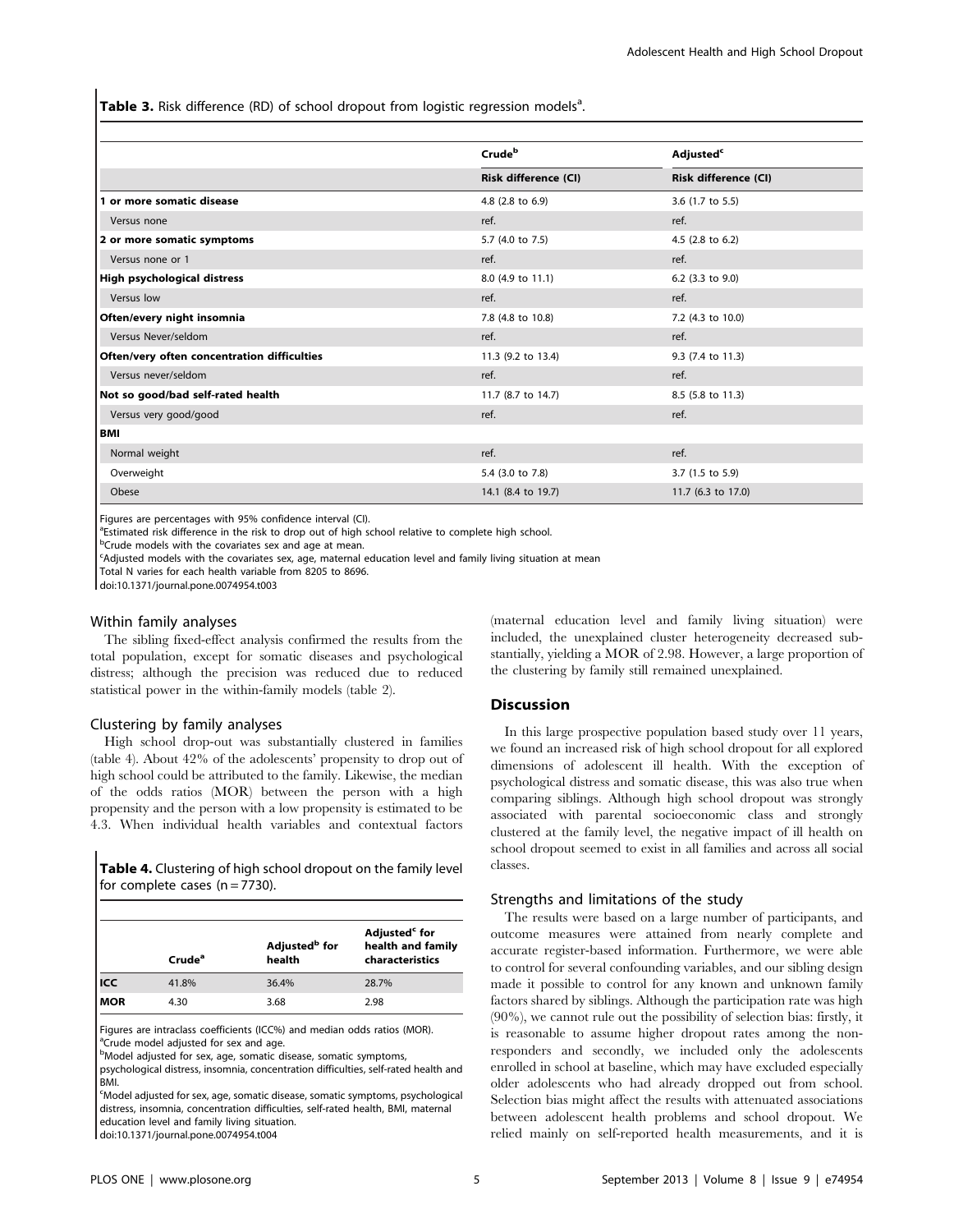noteworthy that structured clinical assessments of the participants' health status could have given more valid and reliable baseline information. However, such an approach would not have been feasible in a study of this size. The precision of the sibling fixedeffect analyses was reduced due to the lower number of siblings compared to the whole population.

#### Comparison with other studies

The literature related to adolescent health and educational attainment is limited, and studies with a prospective design have been sparse. On the population level, we found dose-response associations between psychological distress, somatic disease, symptom load, insomnia, concentration difficulties, self-rated health and overweight/obesity and school dropout, which is consistent with other studies [8,11,22–32]. The effect of obesity on school dropout is greater than other health problems, which is consistent with Gortmaker et al. [31].

In cases where there was a high symptom load, insomnia, concentration difficulties, poor self-rated health and obesity, the impact of poor adolescent health remained even when controlling for stable family background characteristics. In the case of selfrated health, this finding is consistent with other studies [29,33], but for concentration difficulties, this finding is inconsistent with the study of Fletcher et al. [28] in that they did not find any effect of ADHD symptoms on risk for high school dropout within the family. However, a self-report of concentration difficulties is not the same as a screening set for ADHD symptoms, and there is some evidence that inattention rather than hyperactivity predicts low long-term educational attainment [34]. We are not aware of other studies that have compared siblings with different levels of symptom load, insomnia, or weight and the risk of subsequent school dropout. Our results strengthen the hypothesis that health problems in adolescence could have adverse causal effect on future socioeconomic position.

The results of the within-family models differ from the wholepopulation models for somatic disease, psychological distress and overweight. Their impact on school dropout was completely attenuated when comparing siblings differentially exposed. This may reflect the confounding effect of shared family background characteristics and suggests that such shared factors are essential in the association between health and school dropout. However, psychological distress is also clustered within families [35], and an on-off measure of symptoms of mental illness may not be enough to differentiate psychiatric pathology between siblings. Fletcher et al. [36] found that siblings with depression had a higher risk for dropout compared to their siblings without depression. Also, Fletcher and Richards [26] found lower educational attainment for adolescents with diabetes. Our variable on somatic disease included diabetes, but we could not reproduce the same analyses with only diabetes because of lack of power.

As in many other studies, adolescents from lower socioeconomic classes had substantial higher risk for not completing high school [37]. Our study showed that all examined health dimensions increased the risk for school dropout independent of, and additive to, socioeconomic group defined by parental education, income or occupation, which is in concordance with other studies [29,30,38]. The relationship between poor health and school dropout was not less important for higher social classes. Previous research suggested that socioeconomic inequalities in health during adult life were to

## References

a large extent due to social causation, and health selection was only slightly involved [39,40]. However, most of this research was on adult populations. Our study suggests a robust health selection process in the attainment of education during adolescence. About 42% of the propensity for school dropout could be attributed to the family level, and is comparable with the results from studies examining years of educational attainment [41]. This underlines the importance of the family as a social context in the process of school dropout and stresses the importance of investigating how health is, or can become, an independent risk factor for school dropout.

## Possible mechanisms

Adolescent health could influence educational attainment through several mechanisms [30]. Poor health could impair cognitive development or affect educational participation because of absenteeism from school, resulting in poorer school achievement [42]. It is also possible that poor health could weaken peer relationships, which could have secondary effects on educational attainment. Additionally, adolescents themselves, parents and teachers could have reduced educational expectations of an adolescent who is limited by poor health. Reduced encouragement and investment in education could also occur if the expected benefits from education (employment) were regarded as low. Youth may also be stigmatized and subsequently discriminated by peers and teachers for some health problems like obesity, which can affect youths motivation and willingness to attend school [31,43,44].

#### Conclusion and policy implication

Poor health in all its dimensions compromises the opportunity to complete high school for adolescents of all social classes, and the educational gradient that develops with poor health in the picture reduces future work prospects and adult health. Public health policies should ensure that young people with poor health are provided with the best attainable education, thereby preventing them from having their future opportunities substantially reduced. There is still a gap in our information about the mechanisms at work in the relationship between adolescent health and educational attainment. Further research will need to focus on the family perspective, but also a life course perspective in order to better understand adolescents' social integration process through education. With more knowledge on this topic, additional preventive measures at an early stage may reduce the number of young people living on the fringe of society with poor health and poor prospects for working life.

## Acknowledgments

The Nord-Trøndelag Health Study (The HUNT Study) is a collaboration between HUNT Research Centre (Faculty of Medicine, Norwegian University of Science and Technology NTNU), Nord-Trøndelag County Council, Central Norway Health Authority and the Norwegian Institute of Public Health.

#### Author Contributions

Conceived and designed the experiments: KDR KP RJ TLH JHB. Analyzed the data: KDR KP JHB. Wrote the paper: KDR KP RJ TLH SW JHB. Responsible for the Young-HUNT data collection: TLH.

1. OECD (2012) Equity and quality in education: supporting dissadvantaged students and schools. Paris.

<sup>2.</sup> Marmot MG (2003) Understanding social inequalities in health. Perspect Biol Med 46: 9–23.